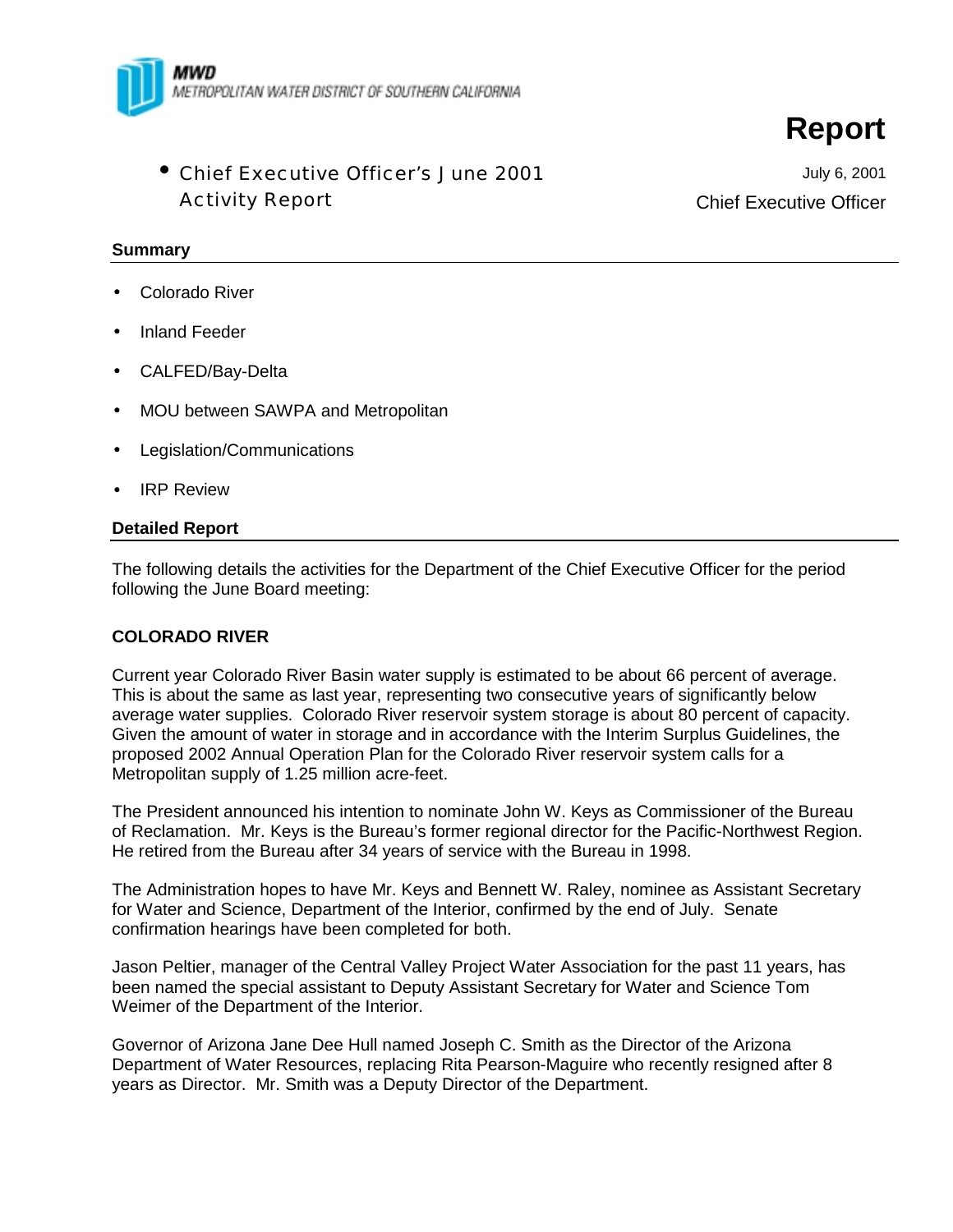The seven Colorado River Basin states bi- joint letters dated June 18 to Secretaries Gale Norton and Colin Powell provided their views, positions and concerns regarding water supply and environmental issues in the Colorado River delta. The States expressed their willingness to assist in addressing delta issues, noting however that the states' Colorado River rights and interest must be protected.

The Board is scheduled to consider in July the principles of agreement for a Land Management, Crop Rotation and Water Supply Program (Program) with the Palo Verde Irrigation District and the appropriation of funds for the preparation of environmental documentation and other preliminary activities for the Program. This urban/agricultural partnership program would assist in stabilizing the farm economy within the Palo Verde Valley and provide Metropolitan with a long-term flexible water supply. Under the program, Metropolitan would also fund Palo Verde Valley community improvement programs.

## **INLAND FEEDER**

On Friday, June 22, 2001, Metropolitan received a fully executed Second Amendment to its Special Use Permit from the United States Forest Service (USFS) allowing it to move forward with the mining of both the Arrowhead East and Arrowhead West Tunnels. A complete report will be provided in the Engineering, Operations and Real Property Committee.

#### **CALFED/BAY-DELTA**

On June 14, Governor Gray Davis announced the allocation of \$54.8 million in grants and loans for CALFED projects. The projects, funded by the Department of Water Resources (DWR) with Proposition 13 and other state funds, include pilot groundwater storage projects, water-use efficiency projects such as installation of ultra-low flush toilets, and local watershed planning and assessment projects throughout the state. All of the funds were awarded through a competitive project selection process to ensure high quality projects are implemented.

On June 19, 2001, the Kings River Water Association's Executive Committee approved a set of "Principles Regarding Proposed Cooperative Water Management Activities between the Kings River Water Association, on Behalf of its Member Units, and The Metropolitan Water District of Southern California" (Principles). The Principles are substantially based on the existing Friant Water User Authority/Metropolitan Water Management Partnership Principles and represent the key initial step in developing a second water quality exchange partnership. Staff will present the principles to your Board for consideration at the August 2001 meeting.

DWR has contacted Metropolitan staff regarding Metropolitan's interest in entering into Environmental Water Account service agreements for calendar year 2002. It is anticipated that DWR will be interested in negotiating both a source shifting and a groundwater purchase agreement.

#### **MOU BETWEEN SAWPA AND METROPOLITAN**

I represented Metropolitan and Joe Grindstaff represented the Santa Ana Watershed Project Authority (SAWPA) on June 28 in signing a memorandum of understanding (MOU) to coordinate staff planning of common interests and similar goals with regard to salinity management and desalting, conjunctive management of native runoff, and groundwater and imported surface supplies in the Santa Ana River watershed. As part of those goals, SAWPA and Metropolitan have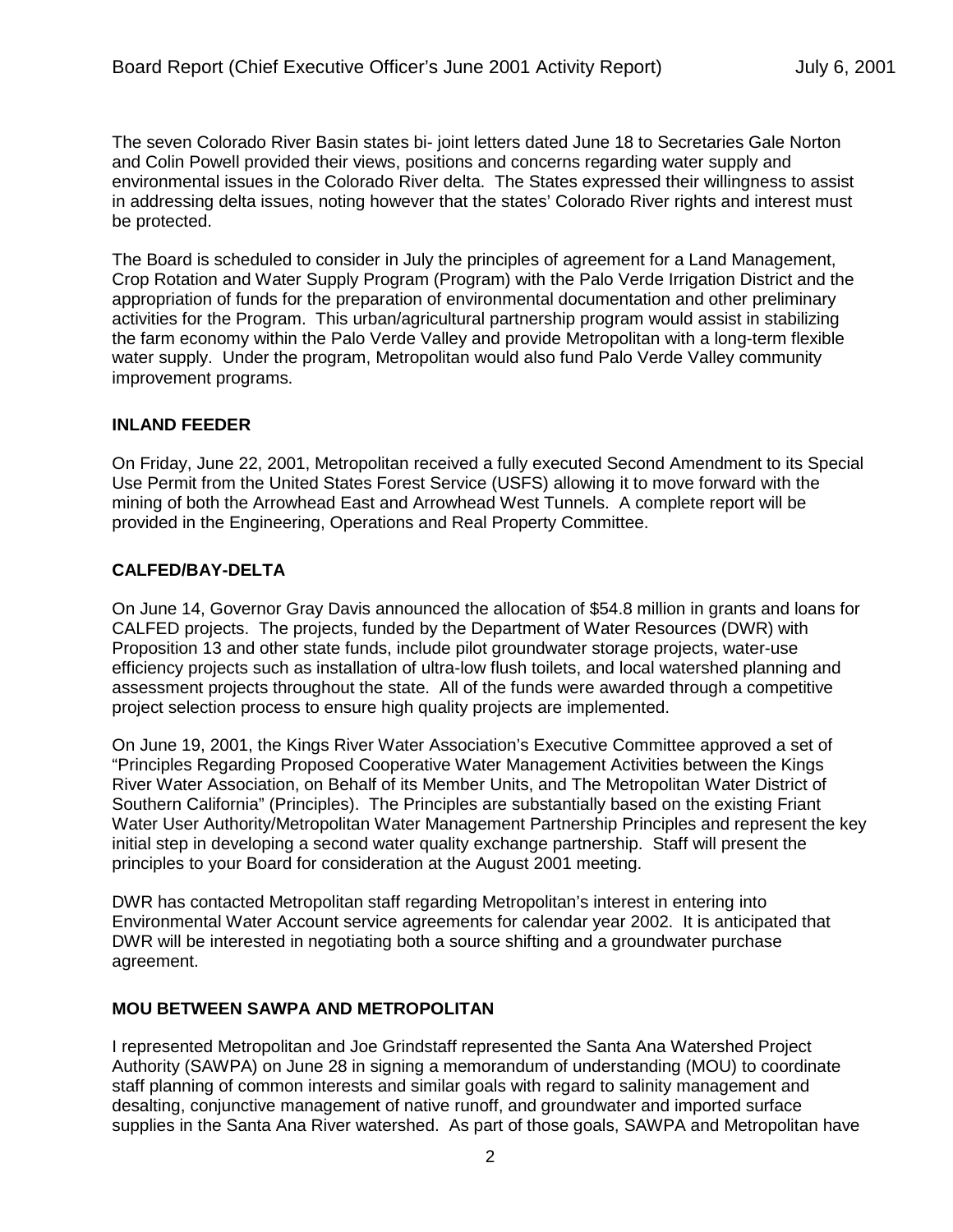agreed to seek opportunities for mutual resource development and protection, cooperatively communicate critical water resource issues, and partner in areas of scientific research and technology in water resources development. Specific agreements to implement the MOU will be presented for future review and approval by each respective board.

# **LEGISLATION**

The legislative group has been tracking several bills on the state and federal level and continues to work informing legislators about water issues.

## *Federal*

On the federal front:

• Federal CALFED reauthorization legislation was introduced in May by both Senator Dianne Feinstein (S. 976) and Representative Ken Calvert (H.R. 1985). Representative George Miller also introduced draft CALFED legislation on June 28. Representative Calvert has scheduled three regional California Congressional oversight hearings in June and early July to consider California's water supply, water quality and reliability needs. A regional hearing was held on June 18 in Cerritos where I testified on behalf of Metropolitan.

In addition to the three California hearings, the House Committee on Resources Subcommittee on Water and Power, chaired by Representative Calvert, has scheduled a hearing on July 12 in Washington D.C. to consider H.R. 1985. The initial mark-up session for the Calvert bill is scheduled for July 17. Metropolitan staff is drafting proposed amendments to the Feinstein and Calvert bills, and will be working with other stakeholder interests to develop possible common ground on the proposed amendments.

- Following the Senate Energy Committee inspection of the Moab Uranium tailings site in May, the Bush Administration agreed to recommend congressional funding of the supplemental appropriations measure. As it now stands, the Moab clean-up effort should receive \$1.4 million in fiscal year 2000-01, and between \$2 million and \$5 million in fiscal year 2001-02.
- The EPA formally rejected Gov. Davis' request for a waiver on the 2 percent oxygenate requirement, which effectively undermined the Governor's plan to ban MTBE without creating huge spikes in the cost of gasoline. Legislation to mandate a waiver is being pursued vigorously by the California Congressional delegation, S.949 (Feinstein) and H.R. 2270.
- A draft bill, referred to as the Colorado River Quantification Settlement Facilitation Act and jointly developed by the Imperial Irrigation District, Coachella Valley Water District, Metropolitan and San Diego County Water Authority, is being finalized for potential introduction in Congress. The bill would authorize federal appropriations for habitat enhancement for species using the Salton Sea and for two offstream water management reservoirs and associated facilities along the All American Canal. It would also provide, together with Habitat Conservation Plans and other environmental documentation, the environmental compliance and permits needed for implementation of the water transfers associated with the Quantification Settlement Agreement.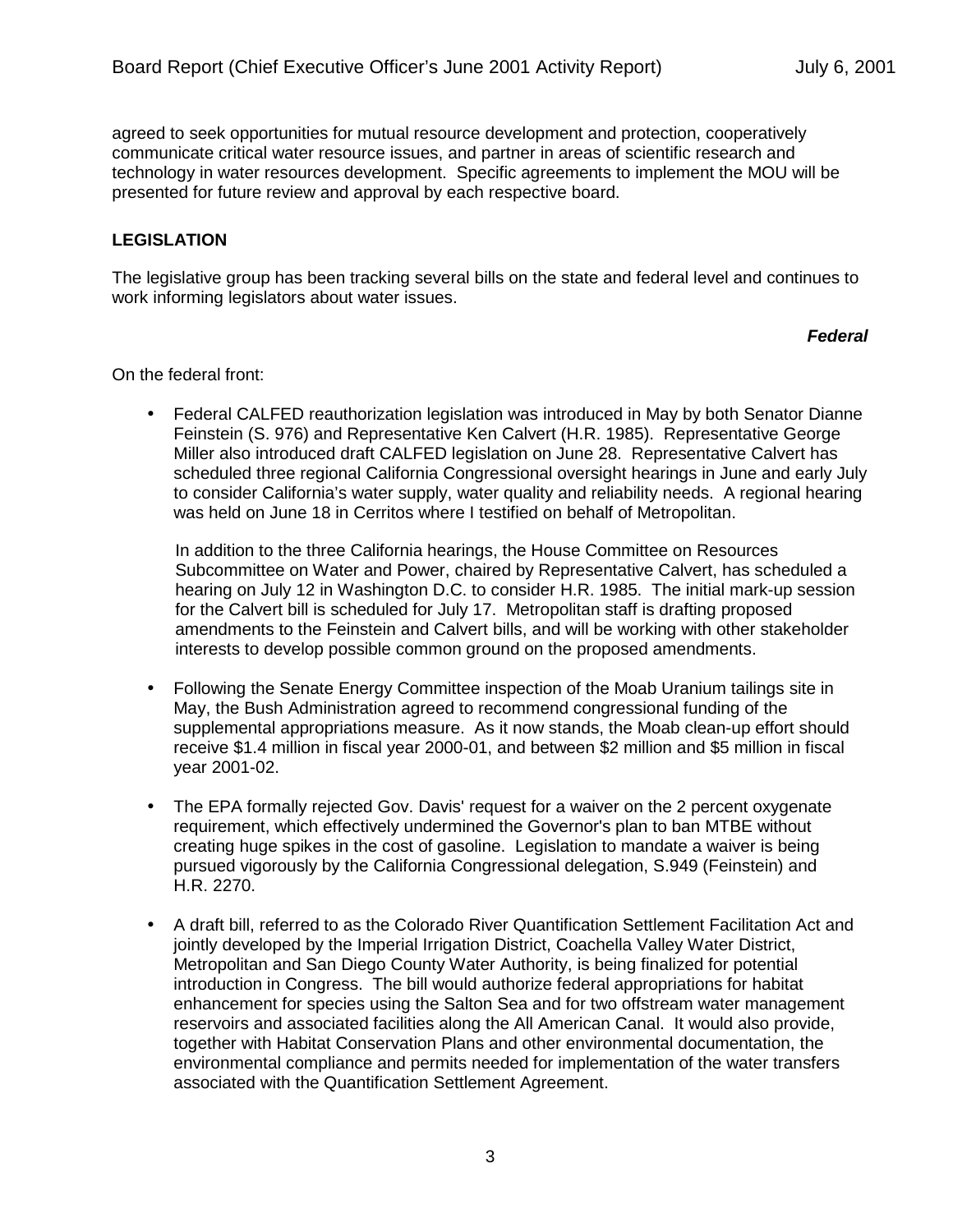*State*

On the state level:

- AB 901, the Metropolitan-sponsored bill that requires Urban Water Management Plans to provide information concerning the water quality of source supplies and how that quality affects water management strategies and supply reliability, passed unanimously out of the Senate Agriculture and Water Resources Committee and now moves to the Senate Fiscal Committee.
- Staff continues to participate in stakeholder meetings, led by Assemblyman Dean Florez, to address the statutory inflexibility of existing law with respect to "fully protected species." Two bills on the matter, AB 985 and AB 1561, will be heard in the Assembly Water, Parks and Wildlife Committee on July 10.
- Although opposed to Alpert's SB 350 in its original form, Metropolitan staff has proposed amendments to protect the board's discretion and flexibility for managing Metropolitan's finances. This bill has been amended by the author to remove all reference to Metropolitan's governance and member agency reserve policies. It is scheduled to be heard in the Assembly Water, Parks and Wildlife Committee on July 10.
- The proposed 2001-02 state budget passed the budget conference committee and moves to the Assembly and Senate for vote. Key components to the plan include General Fund expenditures for CALFED/ Bay-Delta totaling nearly \$85 million, \$10.5 million to implement recommendations from the Governor's drought panel, and about \$5 million for water and energy efficiency funding.

## **COMMUNICATIONS**

Twelve directors attended a two-day inspection trip to view Colorado River storage projects. Following a visit to the Coachella Valley and Whitewater exchange area, Coachella Valley General Manager Tom Levy and several members of his Board joined the directors for dinner. The next day the group inspected the Hayfield, Chuckwalla and Cadiz groundwater storage and transfer sites.

Vice Chair Glen Petersen, Directors Ed Little and Bill Wright, and Vice President, Colorado River Resources Dennis Underwood attended the Imperial Irrigation District 100-year Celebration in the Imperial Valley on June 20. Vice Chair Petersen gave a brief presentation commemorating the event on behalf of Metropolitan.

Metropolitan's new web site was unveiled on June 29, with a new web address—mwdH2O.com. Anyone typing in the old address will be automatically transferred to the new address. MWD email addresses also will include the new mwdH2O.com.

Our media coverage over the past month included my California Report radio interview on global warming issues, broadcast in the Los Angeles area over KPCC public radio station in Pasadena; an opinion piece on solutions to groundwater pollution by MTBE, authored by Chairman Pace and published in the Daily News; and coverage of Diamond Valley Lake, including an interview with Chairman Pace, that will be broadcast four times daily over the Palm Springs community cable access station.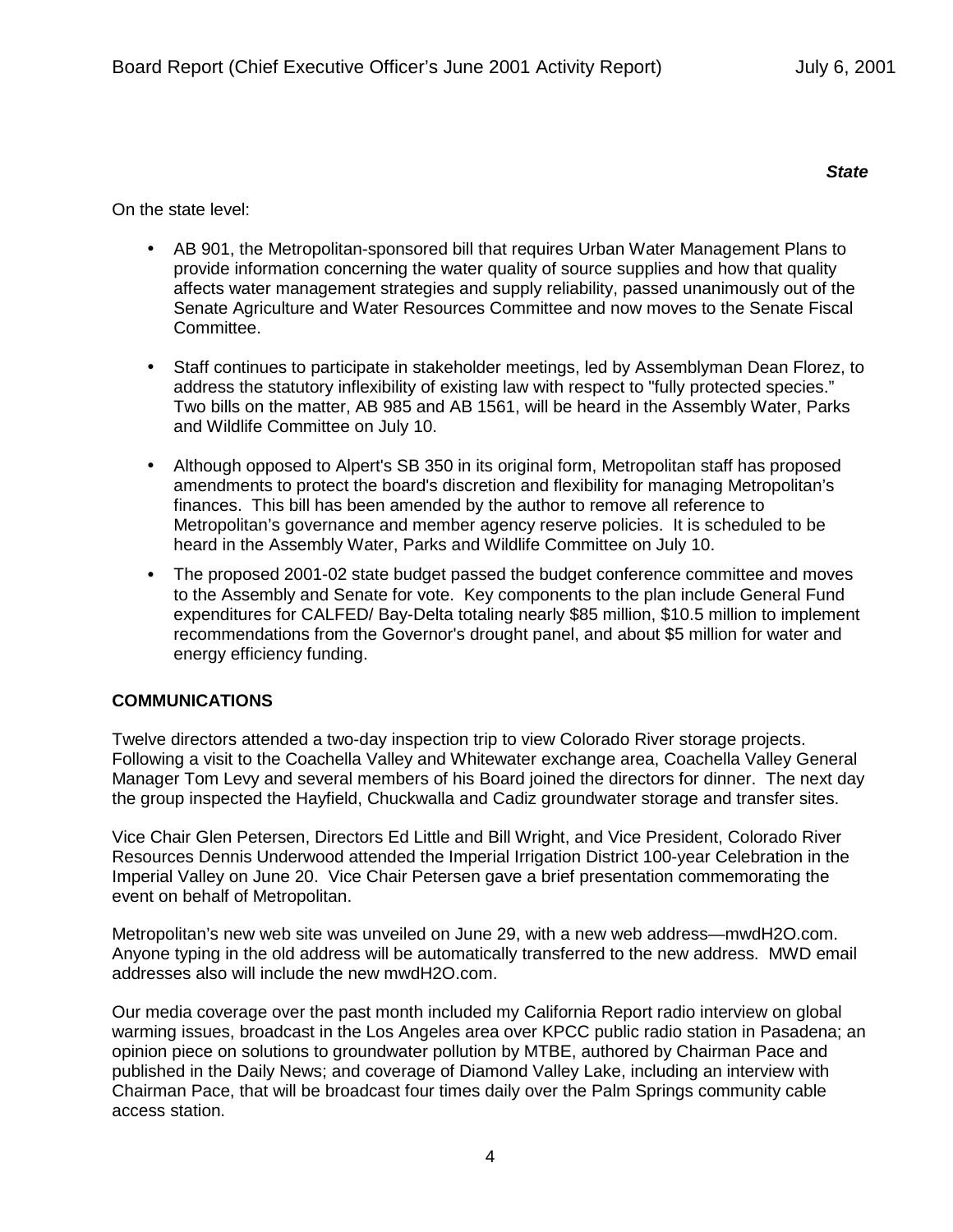The Community Partnering Program presented checks totaling approximately \$200,000 to nine entities under the Innovative Conservation Program.

### **IRP REVIEW**

At the Board's workshop on June 26, staff responded to the question, "How much water can Metropolitan reliably deliver under contract to the member agencies through 2010?" Two supply resource scenarios were considered; current dry-year supply resources only, and current dry-year resources with the addition of supply resources that are currently under development. The analysis demonstrated that Metropolitan can offer 100 percent reliable supply by contract for up to 2.1 million acre-feet every year through 2010 using only our current resource assets, assuming recorded historic hydrologies on the Colorado River and the State Water Project (SWP) system. This would be true even in the extraordinary event of three consecutive dry years affecting the SWP or the Colorado River Aqueduct. Under a separate constructed worst case theoretical drought condition not experienced in recorded history, but theoretically possible, Metropolitan could offer to contract up to 1.8 million acre-feet every year with existing resources. With the addition of planned new resources Metropolitan will be in the position to provide, under contract, 2.1 million acre-feet or more under the assumed theoretical worst case.

The average total system demands from the member agencies, including replenishment and agricultural water is about 1.8 million acre-feet. In years of above average rainfall in Southern California, the demand has recently been as low as 1.5 million acre-feet. In years of below-average rainfall with hot and dry summers, when local supplies are scarce and retail demands increase, the system demand has been as high as 2.5 million acre-feet. This year Metropolitan delivered 2.18 million acre-feet to its member agencies.

The amount of water needed to meet historic high demands, including replenishment and agricultural demands, should not be confused with the amount of water available to meet contract water demands or water available for any single dry year. Under the Conceptual Rate Structure Action Plan approved by the Board in December 2000, it was envisioned that the member agencies would contract for firm water, and depending upon their requests, the balance of Metropolitan's supplies would be available for use in the Tier 2 annual reserve, albeit at a price higher than the contract price.

Once we know how much contract water the member agencies are collectively interested in purchasing, we will be able to compare that amount to the 2.1 million acre-foot estimate of reliable dry-year supplies. If, for example, they want 1.5 million acre-feet, that would leave 600,000 acrefeet in reserve for Tier 2 and surplus water sales in a dry year. More would be available in a normal or wet year. Also, in a dry year, we could supply more water if we augment our reliable supplies through various water transfers and storage, conservation, and recycling programs as planned.

As was stated at the workshop, this analysis is a necessary step in building a rate structure that includes an opportunity for member agencies to contract for firm supplies. It is not, however, by itself the answer to the broader question of how much reserve we want to have in order to accommodate additional future system demands, higher than average demand resulting from low rainfall in Southern California, or extraordinary demands caused by natural disaster, local infrastructure failures, or even contamination of local groundwater aquifers. The analysis simply establishes, in a conservative manner, the amount of water that would be available for contract from Metropolitan through 2010.